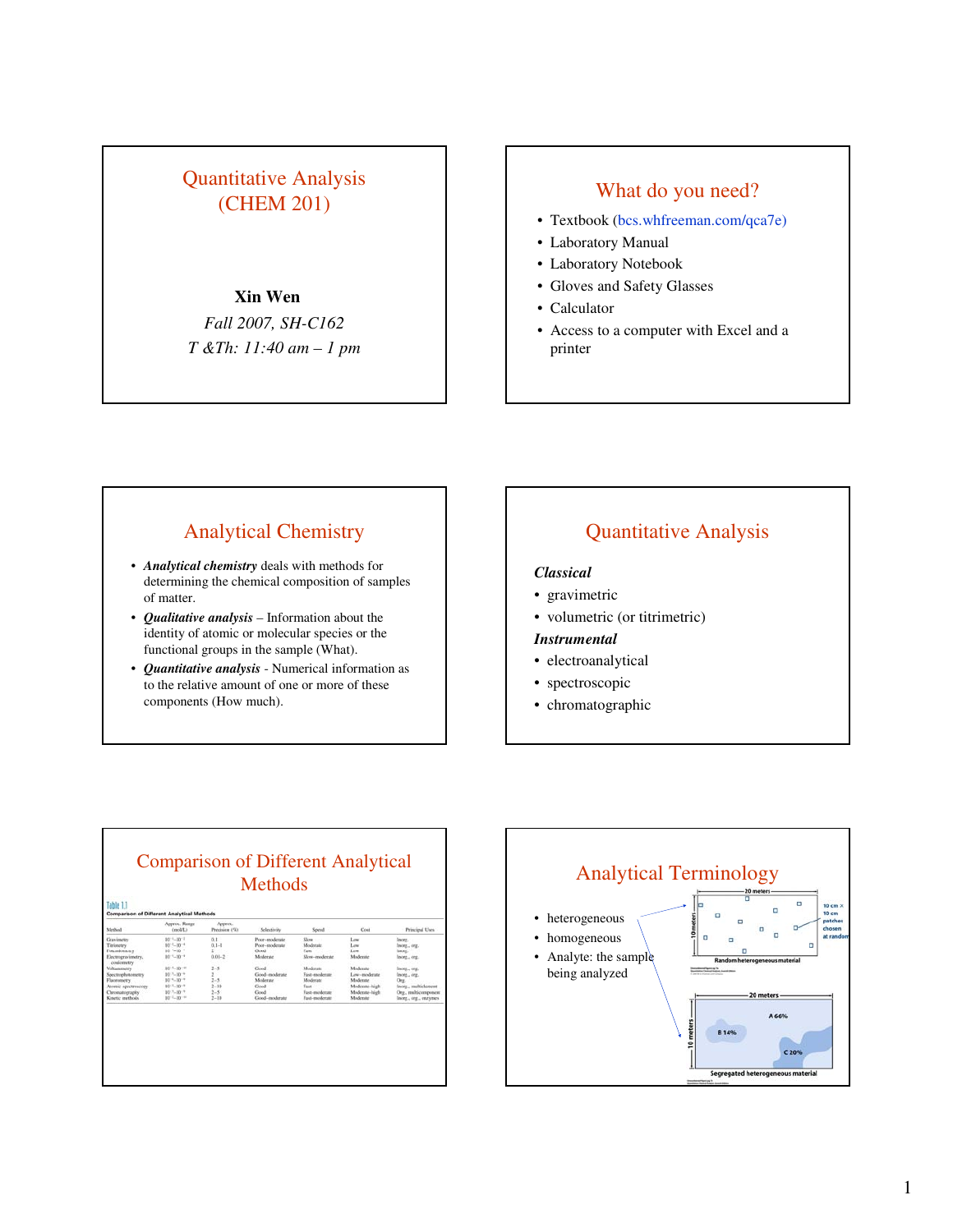|            | According to Size of Sample |                            |
|------------|-----------------------------|----------------------------|
| Method     | Sample Weight<br>(mg)       | Sample Volume<br>$(\mu L)$ |
| Meso       | >100                        | >100                       |
| Semimicro  | $10-100$                    | $50-100$                   |
| Micro      | $1 - 10$                    | < 50                       |
| Ultramicro | $<$ 1                       |                            |

| Method | Constituents |  |
|--------|--------------|--|
| major  | $>1\%$       |  |
| minor  | $0.1 - 1\%$  |  |
| trace  | $< 0.1\%$    |  |

# Steps in a Chemical Analysis

- Sampling: representative
- Sample Preparation
- Analyzing the Sample
- Interpreting the Results





# **Safe, Ethical Handling of Chemicals and Waste**

- The primary safety rule is not to do something that you (or your instructor or supervisor) consider to be dangerous.
- proper clothing
- food & drink in lab **NO WAY!!!!!**
- disposal of solids and liquids
	- always ask instructor for the proper procedure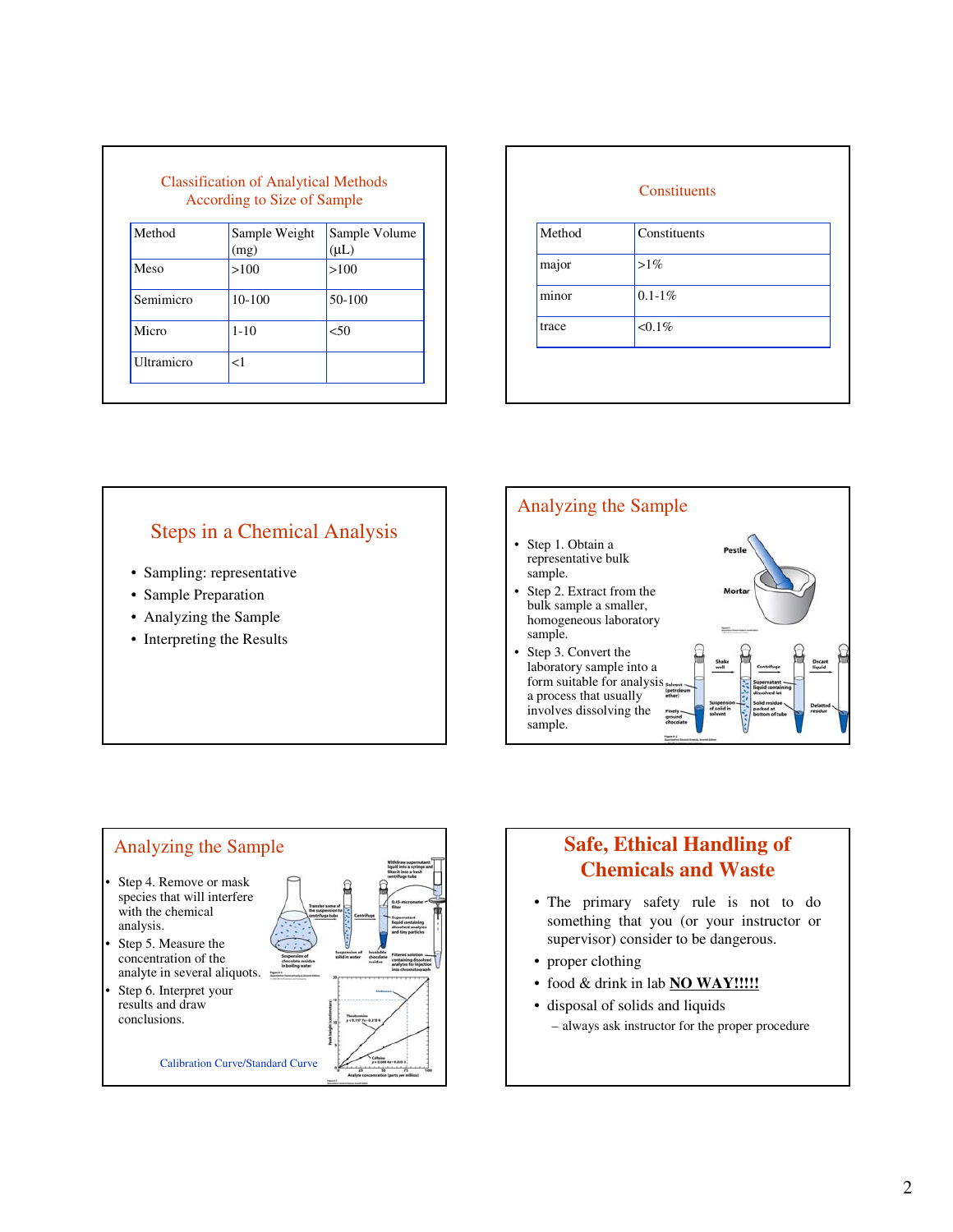



# **LABEL ALL CONTAINERS**

# **Lab Notebooks**

- Laboratory data will be recorded directly in the notebook. Entries will be made using a ballpoint pen.
- Be complete, accurate documents of the experiment and be understandable – can be served as a legal document for your work
- Format refers to the syllabus





| <b>Denomination</b> | <b>Tolerance (mg)</b> |                    | <b>Denomination</b> |         | <b>Tolerance (mg)</b> |
|---------------------|-----------------------|--------------------|---------------------|---------|-----------------------|
| Grams               | Class 1               | Class <sub>2</sub> | <b>Milligrams</b>   | Class 1 | Class <sub>2</sub>    |
| 500                 | 1.2                   | 2.5                | 500                 | 0.010   | 0.025                 |
| 200                 | 0.50                  | 1.0                | 200                 | 0.010   | 0.025                 |
| 100                 | 0.25                  | 0.50               | 100                 | 0.010   | 0.025                 |
| 50                  | 0.12                  | 0.25               | 50                  | 0.010   | 0.014                 |
| 20                  | 0.074                 | 0.10               | 20                  | 0.010   | 0.014                 |
| 10                  | 0.050                 | 0.074              | 10                  | 0.010   | 0.014                 |
| 5                   | 0.034                 | 0.054              | 5                   | 0.010   | 0.014                 |
|                     | 0.034                 | 0.054              |                     | 0.010   | 0.014                 |
|                     | 0.034                 | 0.054              |                     | 0.010   | 0.014                 |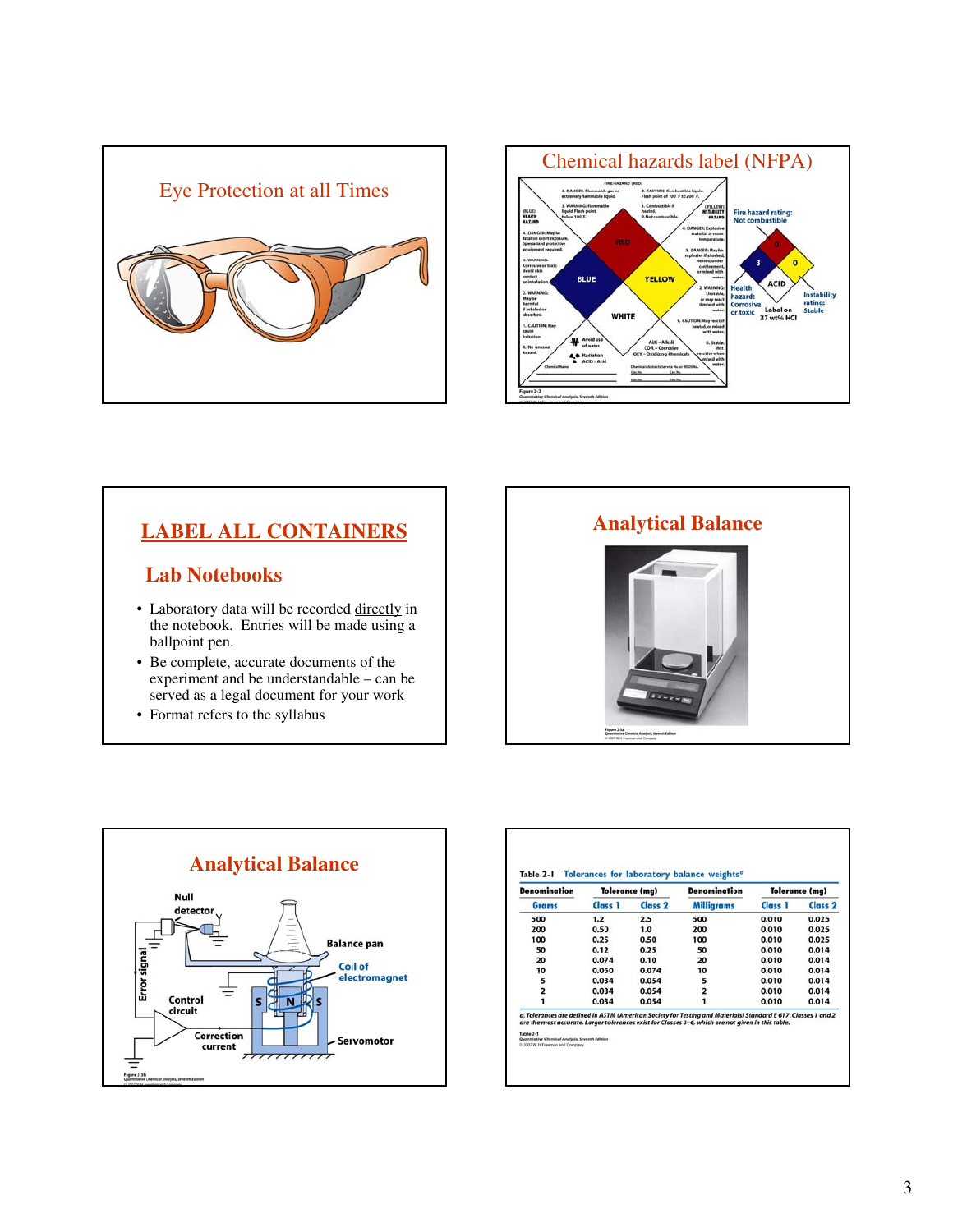# **Analytical Balance**

*Unknown samples & primary standard materials*

*Tare: the mass of the empty vessel, set to 0*

*Weighing-by-difference (esp. hygroscopic reagents)* Weigh bottle + Reagent (1) Remove necessary amount of reagent (2) Weigh bottle + Remaining reagent (3) Mass of reagent removed =  $(1)$  – $(2)$ 

# Common Sources of Error

- Non-leveled balance
- Improper sample handling including without cooling the sample completely
- Finger prints
- Unclosed balance cover
- Buoyancy-induced errors (inherent)







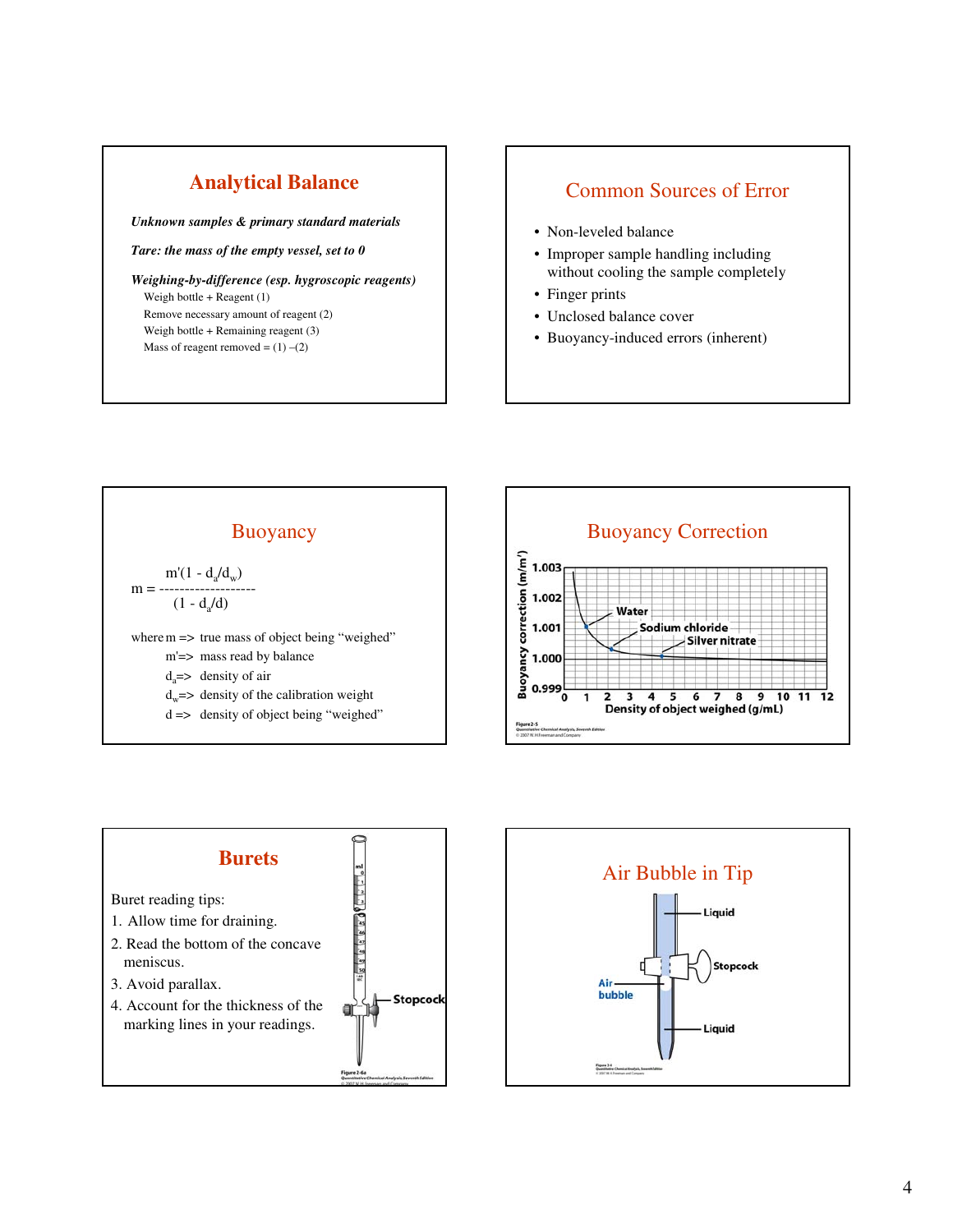

| <b>Buret</b><br>volume<br>(m <sub>L</sub> ) | <b>Smallest</b><br>graduation<br>(mL) | <b>Tolerance</b><br>(mL) |  |
|---------------------------------------------|---------------------------------------|--------------------------|--|
| 5                                           | 0.01                                  | ±0.01                    |  |
| 10                                          | $0.05$ or $0.02$                      | ±0.02                    |  |
| 25                                          | 0.1                                   | ±0.03                    |  |
| 50                                          | 0.1                                   | ±0.05                    |  |
| 100                                         | 0.2                                   | ±0.10                    |  |





when to use volumetric flasks

- to make standard solution where an analytical balance was used to weigh the solid to be dissolved
- to make quantitative dilutions using volumetric pipets



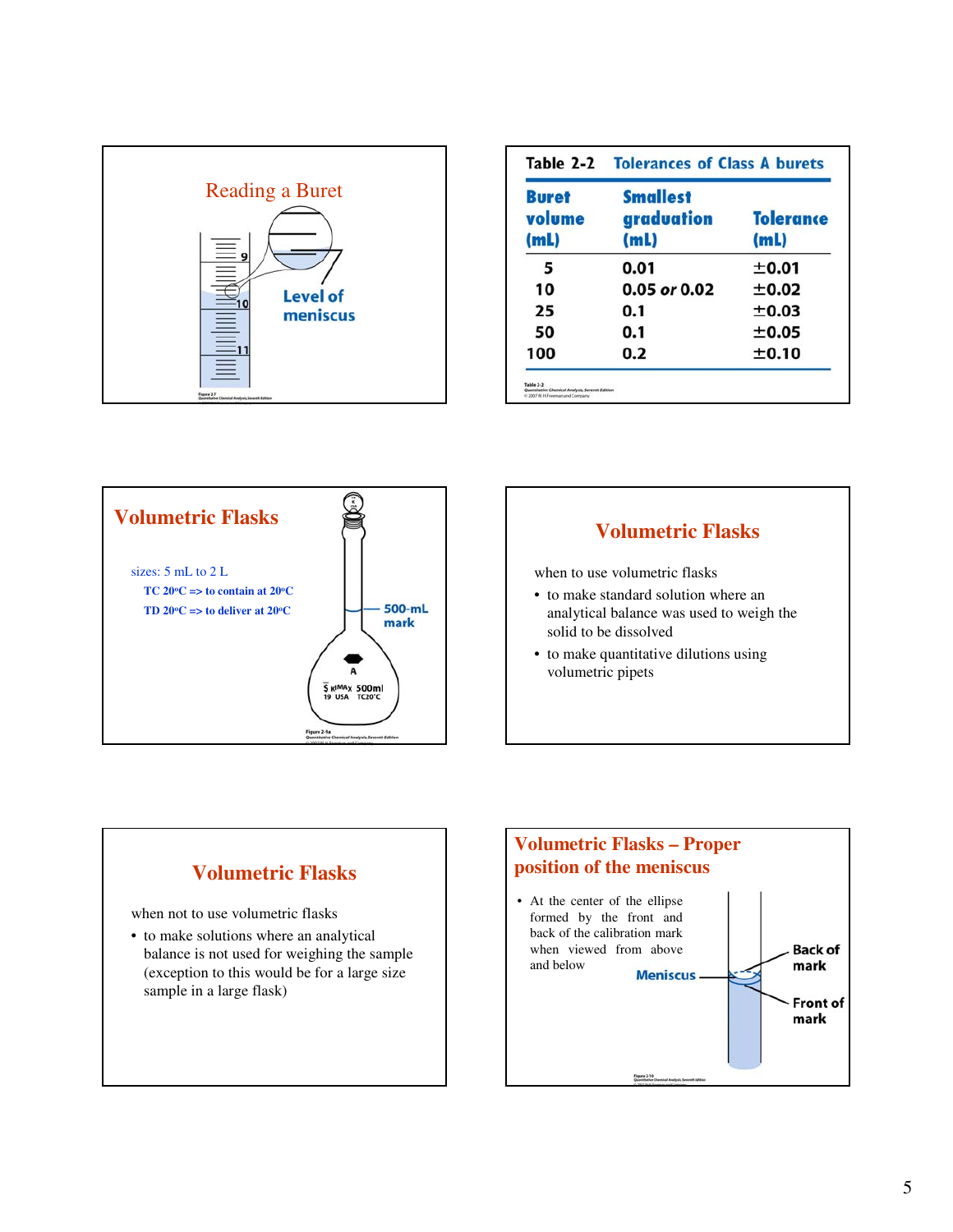|                                        | Table 2-3 Tolerances of Class A volumetric flasks |
|----------------------------------------|---------------------------------------------------|
| Flask<br>capacity<br>(m <sub>L</sub> ) | <b>Tolerance</b><br>(m <sub>L</sub> )             |
| 1                                      | ±0.02                                             |
| 2<br>5                                 | ±0.02                                             |
|                                        | ±0.02                                             |
| 10                                     | ±0.02                                             |
| 25                                     | ±0.03                                             |
| 50                                     | ±0.05                                             |
| 100                                    | ±0.08                                             |
| 200                                    | ±0.10                                             |
| 250                                    | ±0.12                                             |
| 500                                    | ±0.20                                             |
| 1000                                   | ±0.30                                             |
| 2000                                   | ±0.50                                             |



| Volume<br>(m <sub>L</sub> ) | <b>Tolerance</b><br>(mL) |
|-----------------------------|--------------------------|
|                             |                          |
| 0.5                         | ±0.006<br>±0.006         |
| $\overline{\mathbf{2}}$     | ±0.006                   |
| 3                           | ±0.01                    |
| 4                           | ±0.01                    |
| 5                           | ±0.01                    |
| 10                          | ±0.02                    |
| 15                          | ±0.03                    |
| 20                          | ±0.03                    |
| 25                          | ±0.03                    |
| 50                          | ±0.05                    |
| 100                         | ±0.08                    |





| <b>Pipet volume</b>      |              | At 10% of pipet volume | At 100% of pipet volume |               |  |
|--------------------------|--------------|------------------------|-------------------------|---------------|--|
| $(\mu l)$                | Accuracy (%) | Precision (%)          | Accuracy (%)            | Precision (%) |  |
| <b>Adjustable Pipets</b> |              |                        |                         |               |  |
| $0.2 - 2$                | ±8           | $+4$                   | ±1.2                    | $+0.6$        |  |
| $1 - 10$                 | $+2.5$       | $+1.2$                 | $+0.8$                  | $+0.4$        |  |
| $2.5 - 25$               | $+4.5$       | $+1.5$                 | $+0.8$                  | $+0.2$        |  |
| 10-100                   | ±1.8         | ±0.7                   | $+0.6$                  | ±0.15         |  |
| 30-300                   | ±1.2         | ±0.4                   | $+0.4$                  | ±0.15         |  |
| 100-1 000                | ±1.6         | ±0.5                   | $+0.3$                  | ±0.12         |  |
| <b>Fixed Pipets</b>      |              |                        |                         |               |  |
| 10                       |              |                        | $+0.8$                  | $+0.4$        |  |
| 25                       |              |                        | ±0.8                    | ±0.3          |  |
| 100                      |              |                        | $+0.5$                  | $+0.2$        |  |
| 500                      |              |                        | ±0.4                    | ±0.18         |  |
| 1000                     |              |                        | ±0.3                    | ±0.12         |  |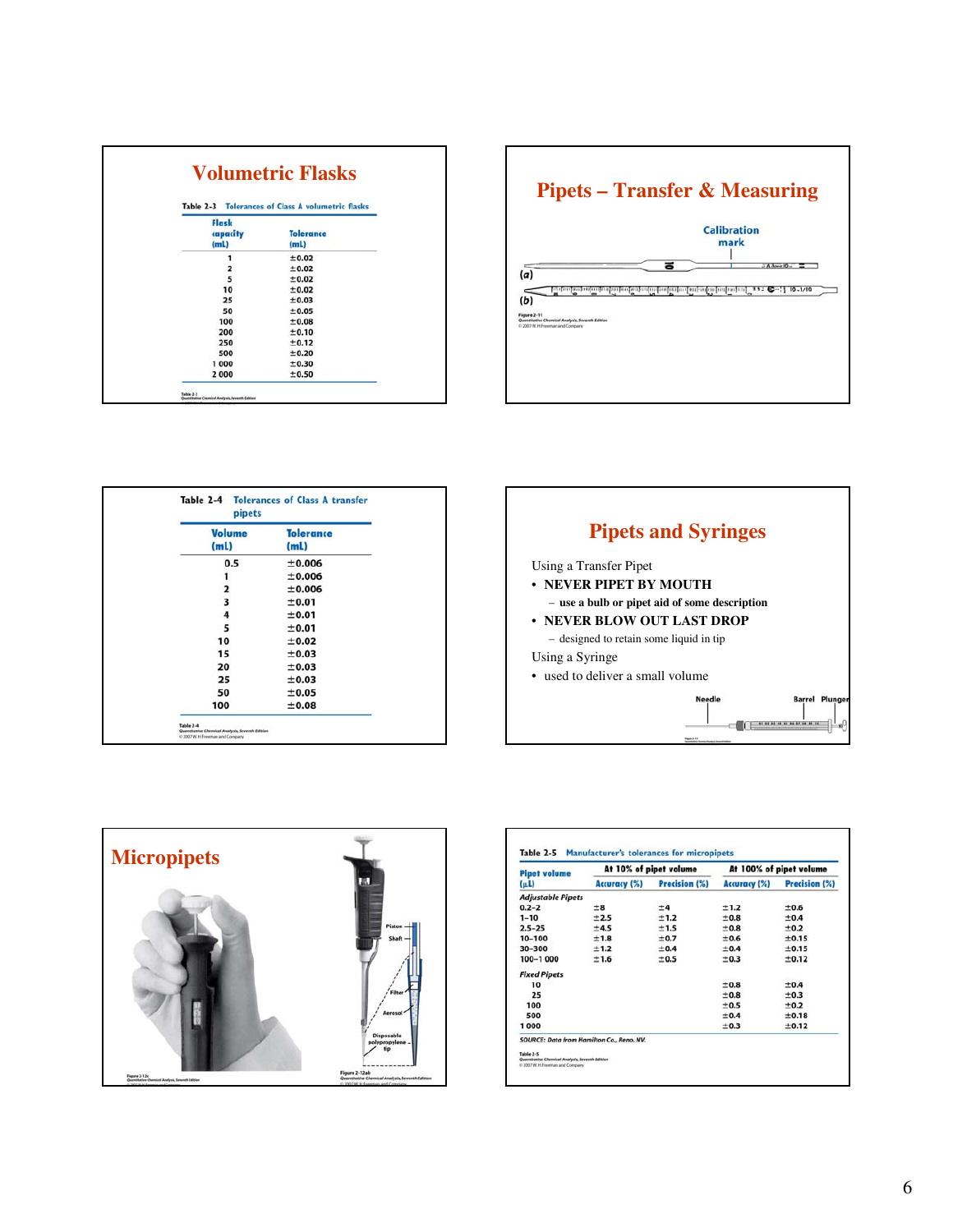# Other Volume Tools

graduated cylinder

- use for less accurate volume measurements beakers or flasks
- inacurrate graduations (usually  $\pm$  5%)

# *RULE OF THUMB*

• **use a set of tools for an analysis which will keep a consistent number of significant figures**







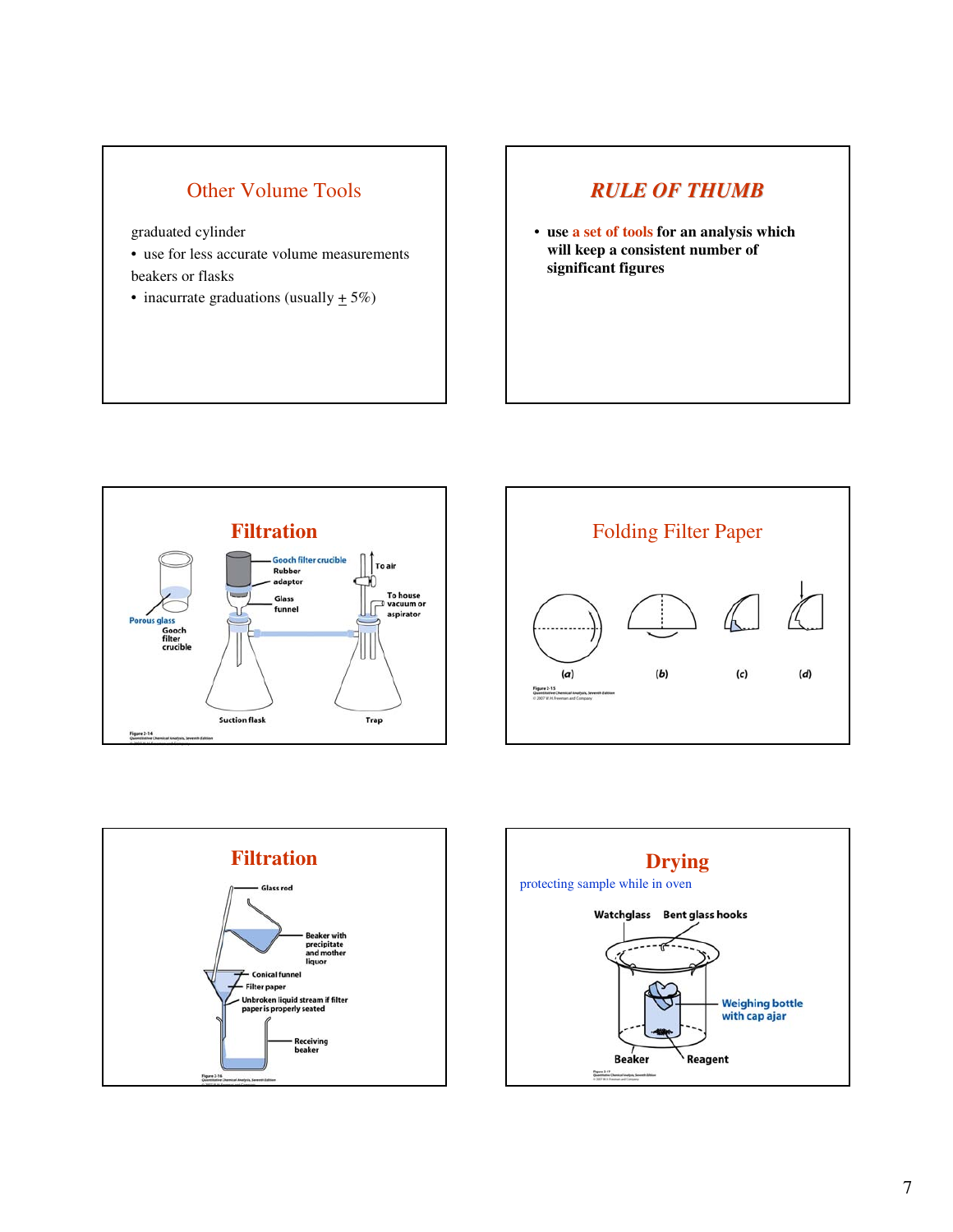

| Agent                                                                                                                                                                                                                                                                                                                                                                                                                                                                                                                                                            | Formula                            | <b>Water left in</b><br>atmosphere<br>(μg H <sub>2</sub> O/L) <sup>a</sup> |
|------------------------------------------------------------------------------------------------------------------------------------------------------------------------------------------------------------------------------------------------------------------------------------------------------------------------------------------------------------------------------------------------------------------------------------------------------------------------------------------------------------------------------------------------------------------|------------------------------------|----------------------------------------------------------------------------|
| Magnesium perchlorate, anhydrous                                                                                                                                                                                                                                                                                                                                                                                                                                                                                                                                 | Mg(CIO <sub>n</sub> ) <sub>n</sub> | 0.2                                                                        |
| "Anhydrone"                                                                                                                                                                                                                                                                                                                                                                                                                                                                                                                                                      | Mg(ClO <sub>a</sub> ), - 1-1.5H, O | 1.5                                                                        |
| <b>Barium</b> oxide                                                                                                                                                                                                                                                                                                                                                                                                                                                                                                                                              | <b>BaO</b>                         | 2.8                                                                        |
| Alumina                                                                                                                                                                                                                                                                                                                                                                                                                                                                                                                                                          | AI, O,                             | 2.9                                                                        |
| <b>Phosphorus pentoxide</b>                                                                                                                                                                                                                                                                                                                                                                                                                                                                                                                                      | $P_4O_{10}$                        | 3.6                                                                        |
| Calcium sulfate (Drierite) <sup>b</sup>                                                                                                                                                                                                                                                                                                                                                                                                                                                                                                                          | CaSO,                              | 67                                                                         |
| Silica gel                                                                                                                                                                                                                                                                                                                                                                                                                                                                                                                                                       | SiO,                               | 70                                                                         |
| a. Moist nitrogen was passed over each desiccant, and the water remaining in the gas was condensed and<br>weighed, [A.J. Vogel, A Textbook of Quantitative Inorganic Analysis, 3rd ed. (New York: Wiley, 1961), p. 178.] For<br>drying gases, the gas can be passed through a 60-cm-long Nafion tube. At 25°C, the residual moisture is 10 µg/L.<br>If the drier is held at 0°C, the residual moisture is 0.8 µg/L, [K. J. Leckrone and J. M. Hayes. "Efficiency and<br>Temperature Dependence of Water Removal by Membrane Dryers." Anal. Chem. 1997, 69, 911.] |                                    |                                                                            |
| b. Used Drierite can be regenerated by irradiating 1.5-kg batches in a 100 $\times$ 190 mm Pyrex crystallizing dish in a<br>microwave oven for 15 min. Stir the solid, heat a second time for 15 min, and place the hot, dry material back in<br>its original container. Use small glass spacers between the crystallizing dish and the glass tray of the oven to<br>protect the tray. [J. A. Green and R. W. Goetz, "Recycling Drierite," J. Chem. Ed. 1991, 68, 429.]<br>Table 3-6<br>Quantitative Chemical Analysis, Seventh Edition                          |                                    |                                                                            |

|   |                                    | <b>SI</b> Prefixes |                 |
|---|------------------------------------|--------------------|-----------------|
|   | • especially useful in this course |                    |                 |
| ٠ | mega                               | M                  | 10 <sup>6</sup> |
|   | kilo                               | k                  | 10 <sup>3</sup> |
|   | centi                              | c                  | $10^{-2}$       |
|   | milli                              | m                  | $10^{-3}$       |
|   | micro                              | μ                  | $10^{-6}$       |
|   | nano                               | n                  | $10^{-9}$       |
|   | pico                               | p                  | $10^{-12}$      |

# Solution Terminology

- solute
- solvent
- aqueous solution (the solvent is water)
- Liter
- atomic weight
- molecular weight (or formula weight)



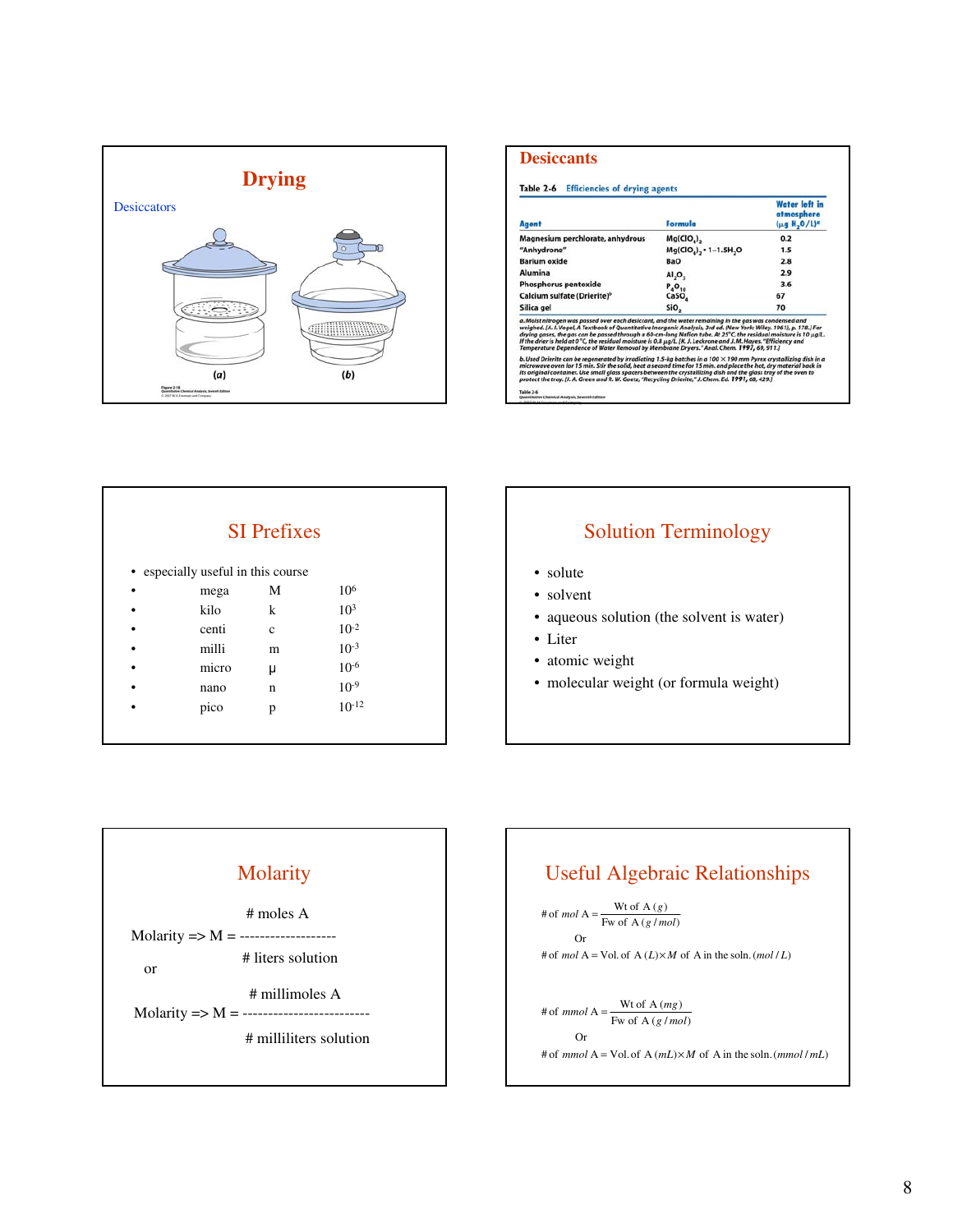

**EXAMPLE:** Describe the preparation of 1.00 L of 0.100 M NaOH solution (f.w. 40.00) from reagent grade solid.

# Dilution

#moles solute in conc. soln equals #moles solut in dil. soln

therefore

$$
M_{\rm conc} V_{\rm conc} = M_{\rm dil} V_{\rm dil}
$$

# Examples

• How can one prepare 500 mL 1.0 M HCl solution from concentrated HCl solution (12M)?

# Percent Composition

wt of a solute<br> $w - w\% =$  --------------------  $\times 10^2$ wt of solution vol of a solute  $v - v\% =$  ---------------------  $\times 10^2$ vol of solution wt of a solute<br> $w - v\% =$  ---------------------  $\times 10^2$ vol of solution

## Examples-

Converting weight percent into Molarity

• Calculate the molarity of concentrated sulfuric acid (Strength =  $95.5-96.5\%$ , **Density** =  $1.84$  g/mL)?

• P.13

| • Acetic Acid, Glacial, | $100\%$  | 17 M |
|-------------------------|----------|------|
| Ammonia,                | 29%      | 15 M |
| Hydrochloric Acid,      | $37\%$ . | 12 M |
| Nitric Acid,            | 70%,     | 16 M |
| Phosphoric Acid,        | $85\%$ . | 15 M |
| Perchloric Acid,        | 71%,     | 11 M |
| Sodium Hydroxide,       | 50%,     | 19 M |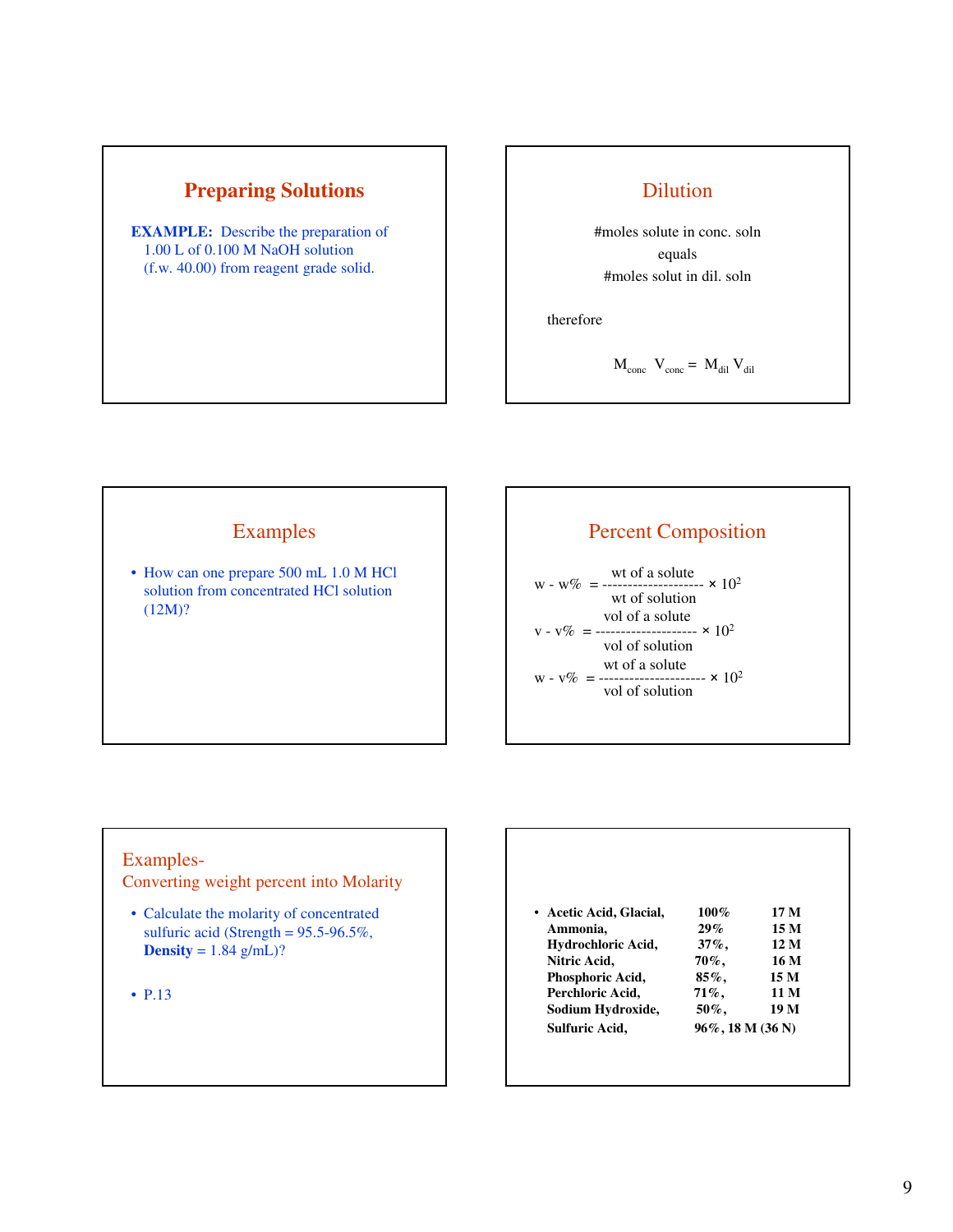# Parts per Million (ppm)

wt of a solute<br> $\frac{10^{6}}{200}$  × 10<sup>6</sup>  $c_{ppm} = -$ --wt of solution

# Parts per Billion (ppb)

wt of a solute  $c_{\text{ppb}} =$  -------------------  $\times 10^9$ wt of solution

Preparing Solutions

 $M1\times V1 = M2\times V2$ 

 $C1\times V1 = C2\times V2$ 

# Stoichiometry Calculations

Based on the quantity of a product produced or reactant consumed on a reaction, we can calculate an unknown quantity using stoichiometric relations.

1. Gravimetric methods

2. Titrimetric/Volumetric Methods

Ex.  $CaCO_3 + HCl \rightarrow Ca^{2+} + Cl^- + H_2O + CO_2$  (g)  $Ca^{2+} + EDTA^{4-} \rightarrow CaEDTA^{2-}$ 

## Examples-Converting ppm into Molarity **Types of Solutions**

• How much 0.01 M EDTA solution need to titrate  $100$  ppm  $CaCO<sub>3</sub>$  containing water? (FW of  $CaCO_3=100$ ; EDTA: $Ca^{2+}=1:1$ )

- strong electrolyte
- weak electrolyte
- non-electrolyte